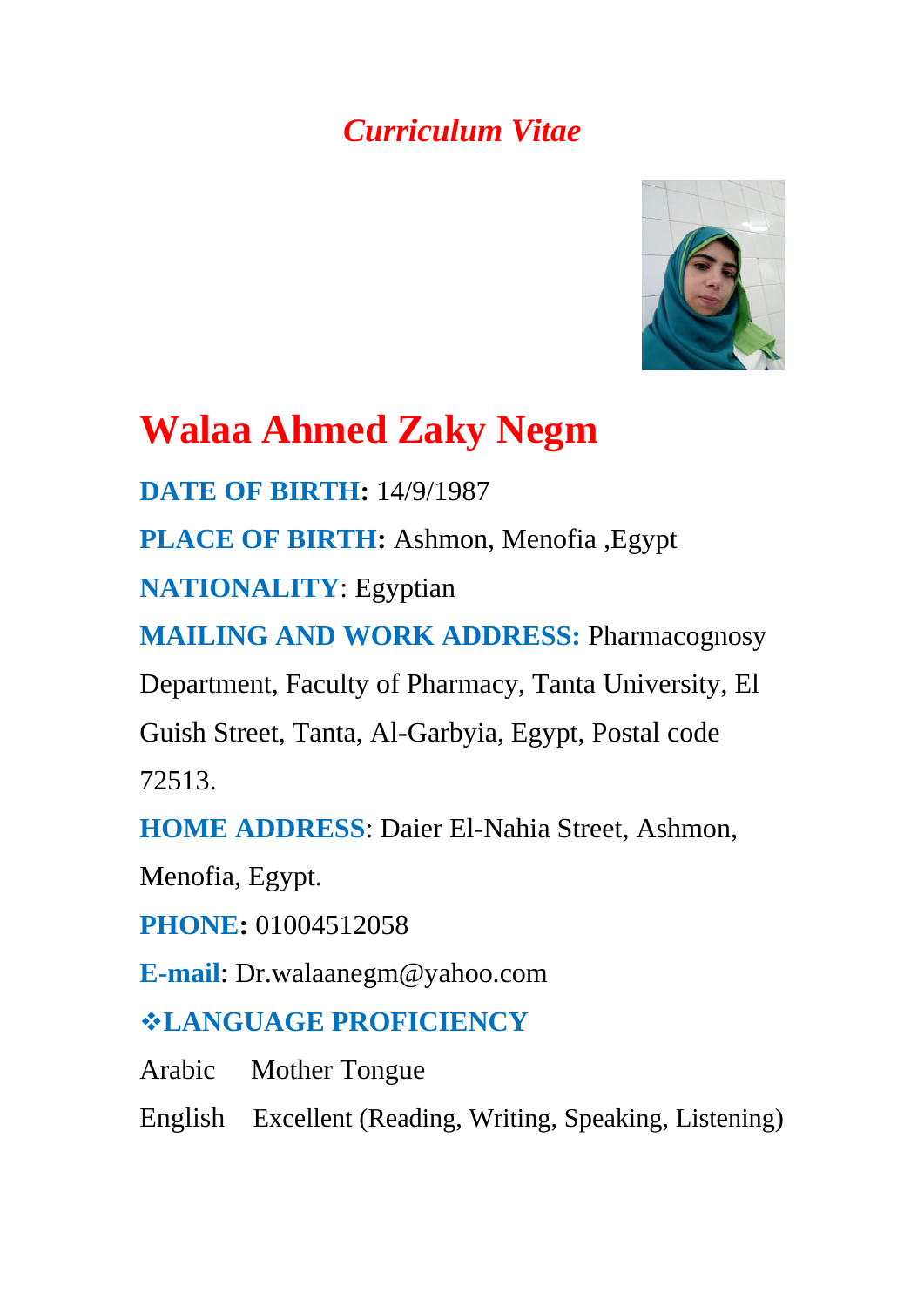## **EDUCATION:**

Feb 2016; Master degree in Pharmaceutical Sciences (Pharmacognosy) Title of master dissertation "A Phytochemical And Biological Investigation Of Cycas Revoluta Thunb Growing In Egypt'' July 2009; B.Sc Pharmaceutical Sciences; Faculty of Pharmacy,

Tanta University, Egypt.

Graduated with general grade of excellent with honor. One of the top students throughout the 5 year-period of study, Faculty of Pharmacy, Tanta University, Tanta, EGYPT

# **PROFESSIONAL CAPABILITIES:**.

 Communication skills in designing & delivering seminars as a part of many courses including the health care administration, drug design and drug information.

Skills in laboratory work & research

Excellent in spoken and written English

# **COMPUTER SKILLS**

### UNESCO certified **International Computer Driving**

**License certificate** (ICDL) which involve the following:

- 1- Basic Concepts of Information Technology
- **2-** Using the Computer and Managing Files
- **3-** Word Processing
- 4- Spread Sheets (Excel)
- 5- Database (Access)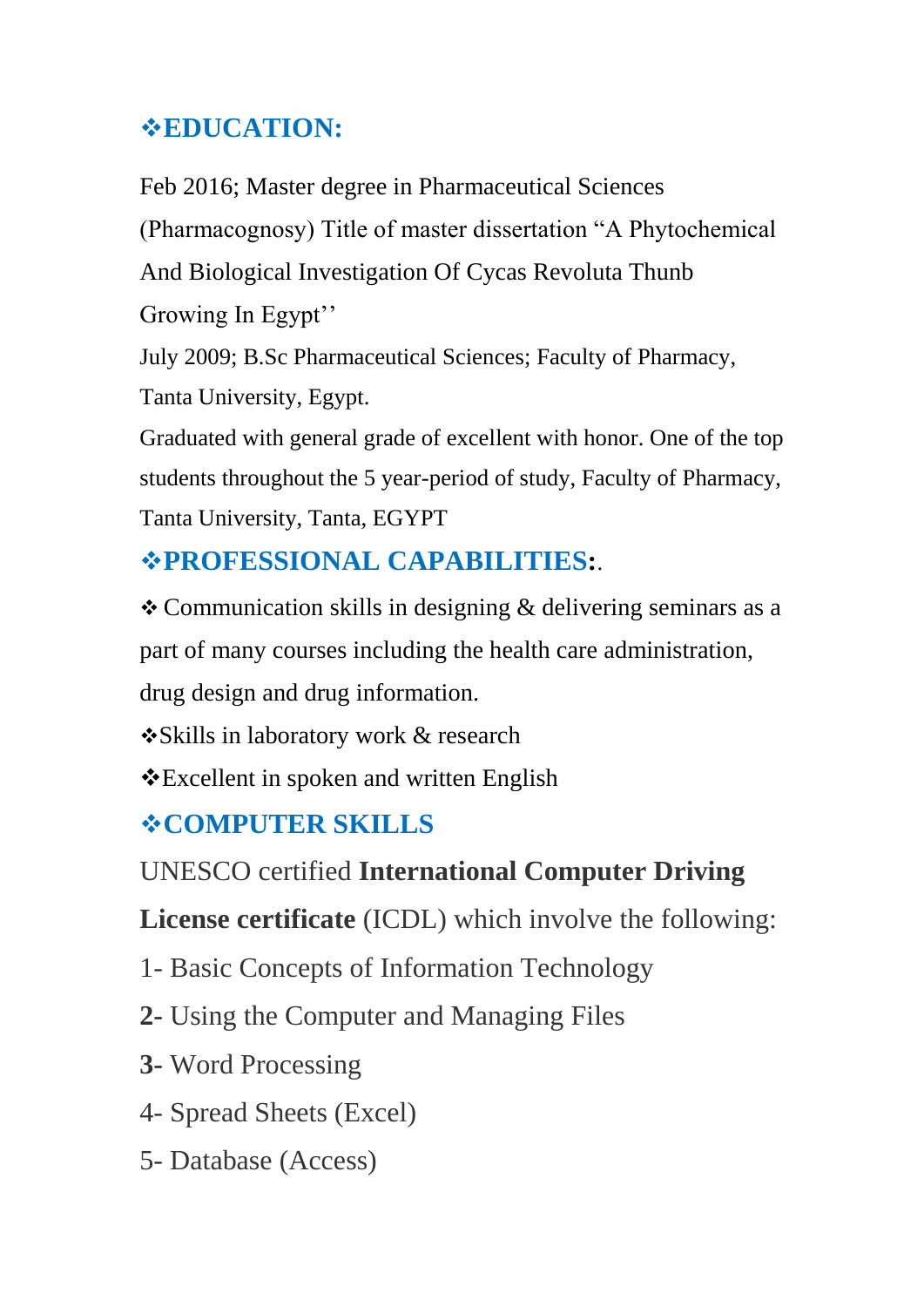#### **6-** Presentation (PowerPoint)

7- Information and Communication (Internet).

### **WORK EXPERIENCE:**

Assistant lecturer of pharmacognosy at Tanta University in March 2016.

Instructor of pharmacognosy at Tanta University in January 2010

Reasonable experience in UV/Visible Spectroscopy and different

electrochemical techniques. Good theoretical background in MS,

NMR.

Reasonable experience in teaching practical courses in classes and tutorials.

# **ADVANCED COURSES:**

Physical chemistry, instrumental analysis, mathematics and statistics during the academic year 2009-2010 with overall grade: Excellent.

Advanced analytical chemistry advanced organic chemistry and advanced medicinal chemistry during the academic year 2010-2011 with overall grade: Excellent.

#### **RESEARCH SKILLS**

Qualitative screening of different constituents in the plant filtrate. Isolation and purification of active constituents of different plant extracts using column chromatography and different techniques.